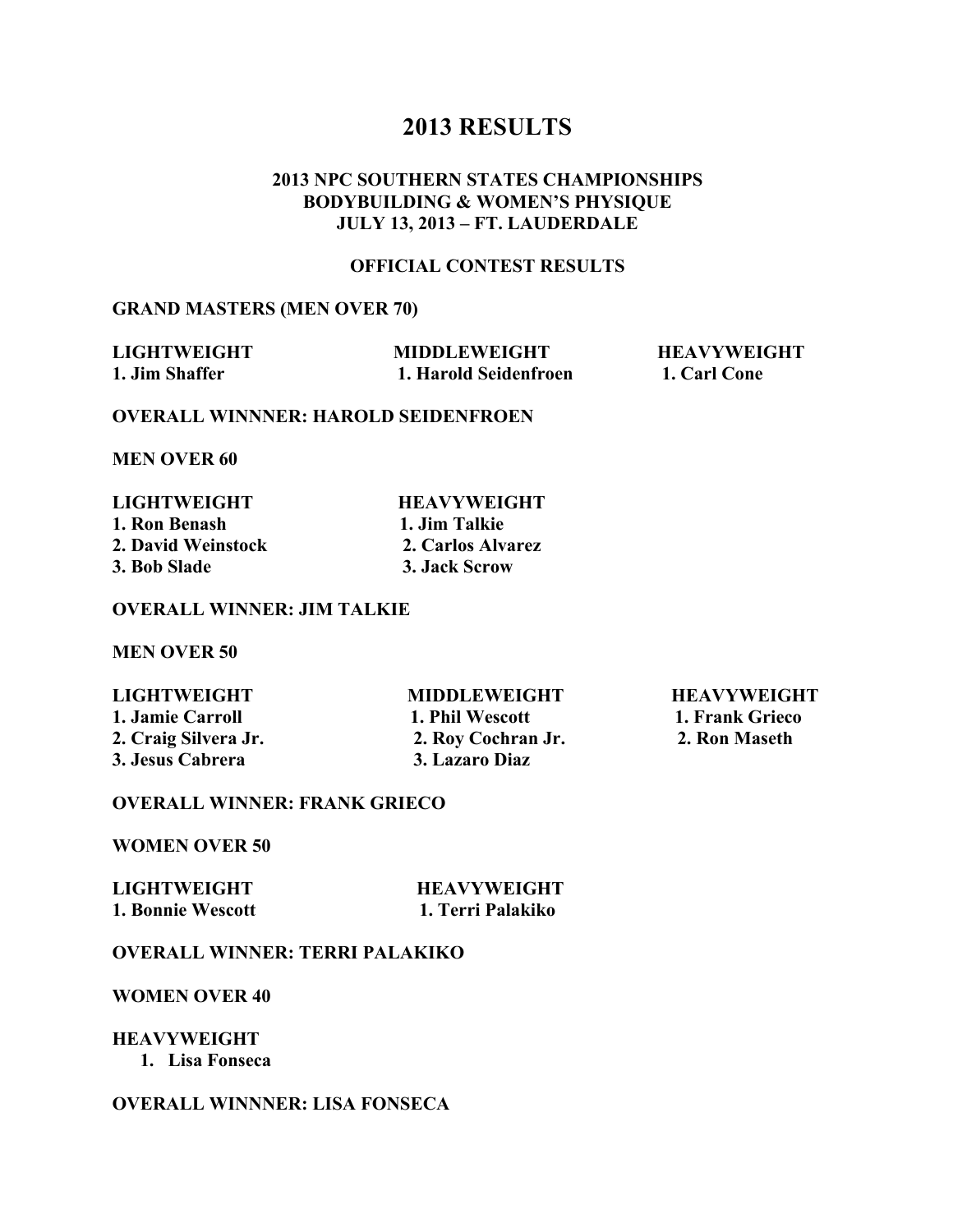#### **MEN OVER 40**

# LIGHTWEIGHT MIDDLEWEIGHT HEAVYWEIGHT

**1. Vladimar Leal 1. Fraijan Texidor 1. James Bivens**

**2. Hardy Wood 2. Alex Urbina 2. Alexander Becerra 3. Niklas Loven 3. Jean Labelle 3. Charles Jewett**

#### **OVERALL WINNER: FRAIJAN TEXIDOR**

**MEN OVER 35**

**LIGHTWEIGHT MIDDLEWEIGHT HEAVYWEIGHT 1. Frank Sucre 1. Ernie Pages 1. Yorierki Adamg 2. Tony Pitre 2. Marco Dalabona 3. Ruben Usche**

### **OVERALL WINNER: FRANK SUCRE**

#### **MASTERS WOMEN OVERALL: TERRI PALAKIKO MASTERS MEN OVERALL: FRAIJAN TEXIDOR**

**TEEN MEN**

LIGHTWEIGHT **HEAVYWEIGHT 1. Colton Sellars 1. Cody Bishop 2. Daniel Hernandez 2. Brandon R. Silk**

#### **OVERALL WINNER: CODY BISHOP DAVID BAILEY "MOST PROMISING TEEN" AWARD: CODY BISHOP**

**WOMEN'S PHYSIQUE**

**CLASS A CLASS B 2. Rosa Bermudez 2. Melissa Martin**

**1. Gabriela Quiros 1. Zsuzsanna Kellner 3. Julie Sanders 3. Jacqueline Garcia**

#### **OVERALL WINNER: GABRIELA QUIROS**

**NOVICE MEN**